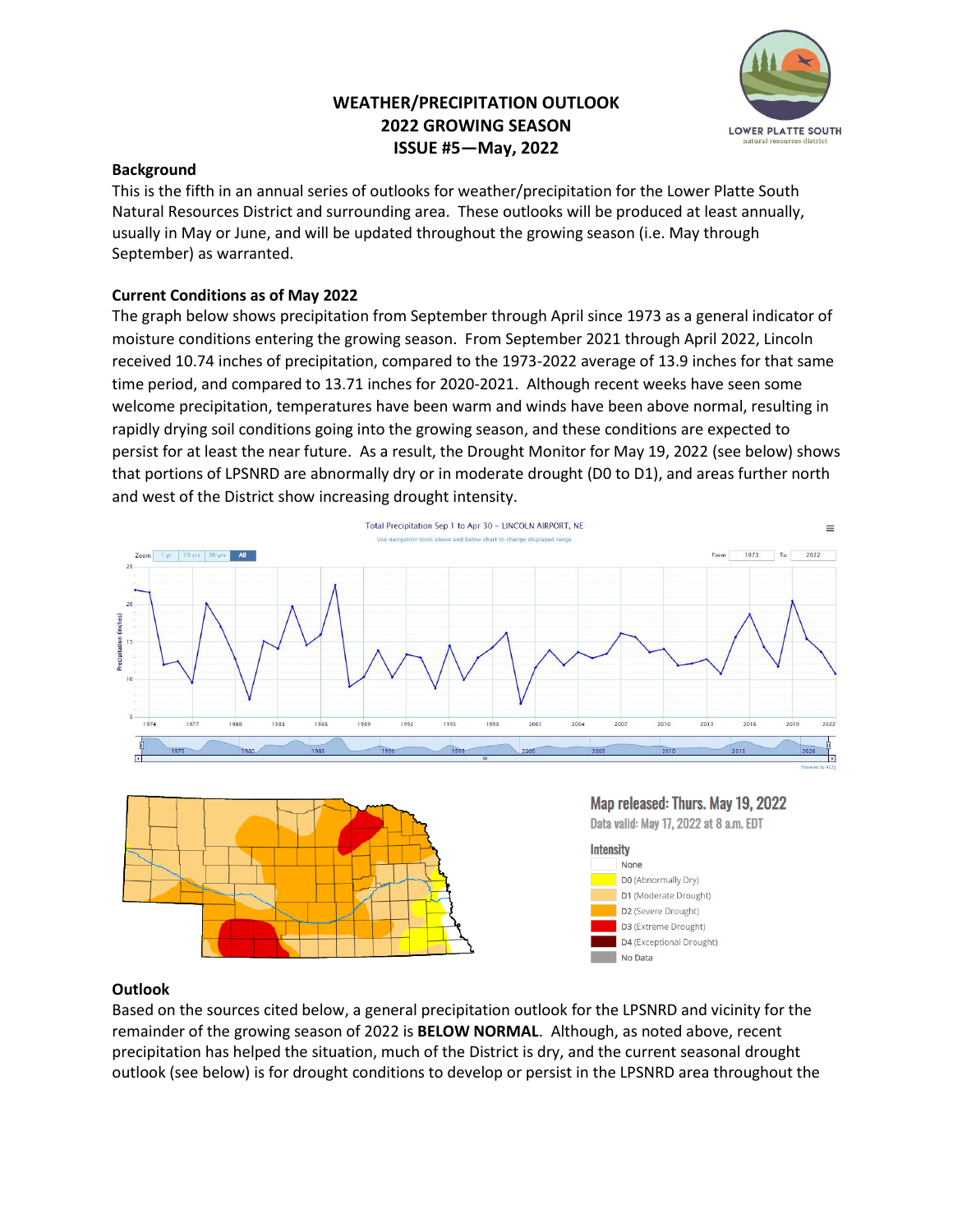summer. As always though, conditions can change rapidly, and should the conditions described above change significantly during the season, LPSNRD will issue an update to this outlook as soon as possible.



### **For Further Information:**

- National Weather Service—Climate Prediction Center: <http://www.cpc.ncep.noaa.gov/>
- National Weather Service—Missouri River Basin Water Supply Statement: [https://www.weather.gov/mbrfc/water\\_supply](https://www.weather.gov/mbrfc/water_supply)
- National Weather Service--Missouri Basin River Forecast Center Ensemble Streamflow Outlook: <https://www.weather.gov/mbrfc/ensemble>
- National Drought Mitigation Center:<http://drought.unl.edu/>
- National Integrated Drought Information System: [http://www.drought.gov](http://www.drought.gov/)
- United States Drought Monitor: [http://droughtmonitor.unl.edu](http://droughtmonitor.unl.edu/)
- CLIMOD (temperature and precipitation data):<http://climod.unl.edu/>
- High Plains Regional Climate Center: <https://hprcc.unl.edu/>

#### **Specific Questions?**

- Climate Science, Drought, Research:
	- o Natalie Umphlett, Regional Climatologist High Plains Regional Climate Center 402-472-6764; [numphlett2@unl.edu](mailto:numphlett2@unl.edu)
- Lower Platte South NRD Programs; Questions on this Publication:
	- o Dick Ehrman, Water Resources Coordinator Lower Platte South Natural Resources District 402-476-2729; [dehrman@lpsnrd.org](mailto:dehrman@lpsnrd.org)
	- o Likewise, the Lower Platte South NRD is always interested in personal reports of drought or precipitation effects anywhere in the District, so feel free to call or email if you'd like to check in!